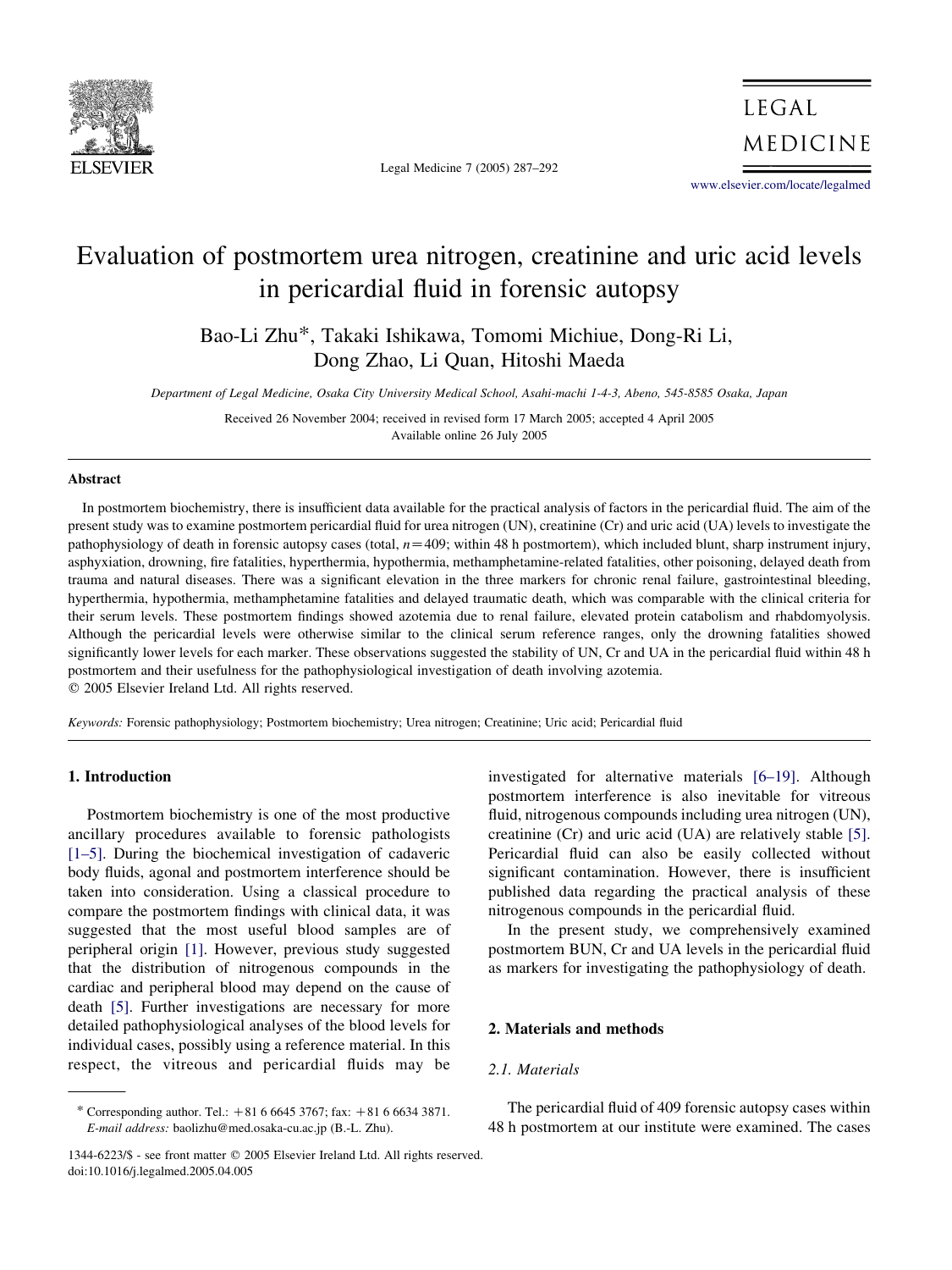<span id="page-1-0"></span>included 304 males and 105 females, 2 months to 94 years in age (mean of 58.8 years of age) with postmortem intervals between 5 and 47 h. Samples were aseptically collected using syringes and stored at  $-20$  °C, and were centrifuged before assay.

The causes of death were classified as follows: acute traumatic death from blunt injury  $(n=65)$ , sharp instrument injury ( $n=15$ ), mechanical asphyxiation ( $n=36$ : hanging,  $n=6$ ; strangulation,  $n=11$ ; aspiration,  $n=13$ ; others,  $n=6$ ), drownings  $(n=31:$  freshwater,  $n=15$ ; saltwater,  $n=16$ ), fire fatalities  $(n=80)$  consisting of those with blood carboxyhemoglobin (COHb) below  $60\%$   $(n=47)$  and above 60%  $(n=33)$ , hyperthermia  $(n=7)$ , hypothermia (cold exposure,  $n=6$ ), methamphetamine (MA)-related fatalities (fatal intoxication,  $n=7$ ; other causes of abuser deaths,  $n=8$ ), other poisoning ( $n=17$ ), delayed death from traumas (multiple organ insufficiency,  $n=45$ ; survival time, 3–90 days), acute myocardial infarction/ischemia (AMI,  $n=70$ ), spontaneous cerebral hemorrhages (CH,  $n=10$ ), gastrointestinal (GI) bleeding  $(n=5)$  and chronic renal failure (uremia,  $n=7$ ) (details shown in Table 1). The above-mentioned causes of death were classified on pathological and toxicological bases. The AMI group consisted of cases of sudden death, which showed macroand microscopical findings of acute ischemic heart diseases without any evidence of the cause of death being other than due to a cardiac attack [\[20\].](#page-5-0)

#### Table 1 Case profiles  $(n=409)$

#### 2.2. Biochemical analyses

UN was measured by a urease–glutamate dehydrogenase method [\[21\]](#page-5-0), Cr by an alkali–picric acid method (modified Jaffe method) [\[22\],](#page-5-0) and UA by a uricase peroxidase method using an L-type UA Kit (Wako, Tokyo) [\[23\]](#page-5-0). Hemoglobin contamination  $(< 0.5 \text{ g/dl})$  did not interfere with the measurements. The clinical reference serum ranges were: 6–20 mg/dl for UN, 0.61–1.04 mg/dl (adult male) and 0.47– 0.79 mg/dl (adult female) for Cr, and 3.7–7.6 mg/dl (male) and 2.5–5.4 mg/dl (female) for UA.

## 2.3. Toxicological analyses

The blood COHb concentrations were determined using a CO-oximeter system [\[24,25\]](#page-5-0) for all fire fatalities. Volatile chemicals including alcohol were analyzed using headspace gas chromatography for all cases, and drug analyses were performed by gas chromatography/mass spectrometry when preliminary screening tests were positive.

# 2.4. Statistical analyses

Regression equation analysis was used to compare two parameters including biochemical markers, the age of the victims, the survival time and the postmortem interval. Comparisons between groups were performed using the

| Cause of death                       | $\boldsymbol{n}$ | Male/Female | Age (years) |        | Survival time (h) |        | PMI(h)    |        |
|--------------------------------------|------------------|-------------|-------------|--------|-------------------|--------|-----------|--------|
|                                      |                  |             | Range       | Median | Range             | Median | Range     | Median |
| Blunt injury                         | 65               | 53/12       | $10 - 94$   | 55.0   | $< 0.5 - 24$      | 1.5    | $9 - 44$  | 19.8   |
| Sharp instrument injury              | 15               | 11/4        | $38 - 90$   | 60.0   | $< 0.5 - 16$      | < 0.5  | $7 - 42$  | 16.9   |
| Asphyxia                             | 36               | 22/14       | $0 - 93$    | 55.0   | < 0.5             |        | $6 - 44$  | 18.3   |
| Drowning                             |                  |             |             |        |                   |        |           |        |
| Freshwater                           | 15               | 10/5        | $45 - 79$   | 60.0   | < 0.5             |        | $9 - 36$  | 20.0   |
| Saltwater                            | 16               | 11/5        | $0 - 73$    | 47.0   | < 0.5             |        | $7 - 47$  | 18.7   |
| Fire fatality                        |                  |             |             |        |                   |        |           |        |
| $COHb < 60\%$                        | 47               | 39/8        | $23 - 93$   | 66.0   | < 0.5             |        | $6 - 36$  | 16.3   |
| $COHb > 60\%$                        | 33               | 23/10       | $1 - 87$    | 68.0   | < 0.5             |        | $5 - 42$  | 12.3   |
| Hyperthermia                         | 7                | 5/2         | $15 - 88$   | 72.0   | $3 - 14$          | 5.0    | $9 - 31$  | 20.5   |
| Hypothermia                          | 6                | 5/1         | $44 - 76$   | 57.0   | $3 - 6$           | 3.0    | $6 - 44$  | 16.3   |
| MA-related fatalities                |                  |             |             |        |                   |        |           |        |
| MA poisoning                         | 7                | 6/1         | $20 - 52$   | 38.0   | $3 - 24$          | 4.5    | $22 - 45$ | 29.0   |
| other MA-abuser fatalities           | 8 <sup>a</sup>   | 6/2         | $20 - 59$   | 45.0   | $< 0.5 - 22$      | < 0.5  | $10 - 24$ | 13.8   |
| Other poisoning                      | 17 <sup>b</sup>  | 12/5        | $20 - 87$   | 56.0   | $< 0.5 - 24$      | 5.0    | $13 - 42$ | 25.0   |
| Delayed traumatic death              | $45^{\circ}$     | 33/12       | $1 - 83$    | 59.0   | $72 - 2,160$      | 59.0   | $5 - 30$  | 13.1   |
| Natural diseases                     |                  |             |             |        |                   |        |           |        |
| Acute myocardial infarction/ischemia | 70               | 53/17       | $43 - 94$   | 67.0   | $< 0.5 - 11$      | < 0.5  | $6 - 42$  | 19.7   |
| Spontaneous cerebral hemorrhages     | 10               | 5/5         | $45 - 81$   | 64.0   | $0.5 - 19$        | 1.5    | $5 - 39$  | 22.4   |
| Chronic renal failure                | 7                | 5/2         | $46 - 89$   | 78.0   | unknown           |        | $9 - 27$  | 17.3   |
| Gastrointestinal bleeding            | 5                | 5/0         | $50 - 67$   | 61.0   | $1 - 8$           | 2.0    | $10 - 31$ | 14.6   |

PMI, postmortem interval; COHb, carboxyhemoglobin concentration; MA, methamphetamine.

<sup>a</sup> Asphyxia (n=3), death due to injury (n=2), burns (n=1), acute myocardial infarction (n=1) and spontaneous cerebral hemorrhage (n=1).<br><sup>b</sup> Sedetive hypnotics (n=4) sodium cyonide (n=2) athanol (n=3) carbon monoxide (n=3

Sedative–hypnotics (n=4), sodium cyanide (n=2), ethanol (n=3), carbon monoxide (n=3) and others (n=4). Multiple organ insufficiency and secondary infection from head injury (n=39) and chest injury (n=6).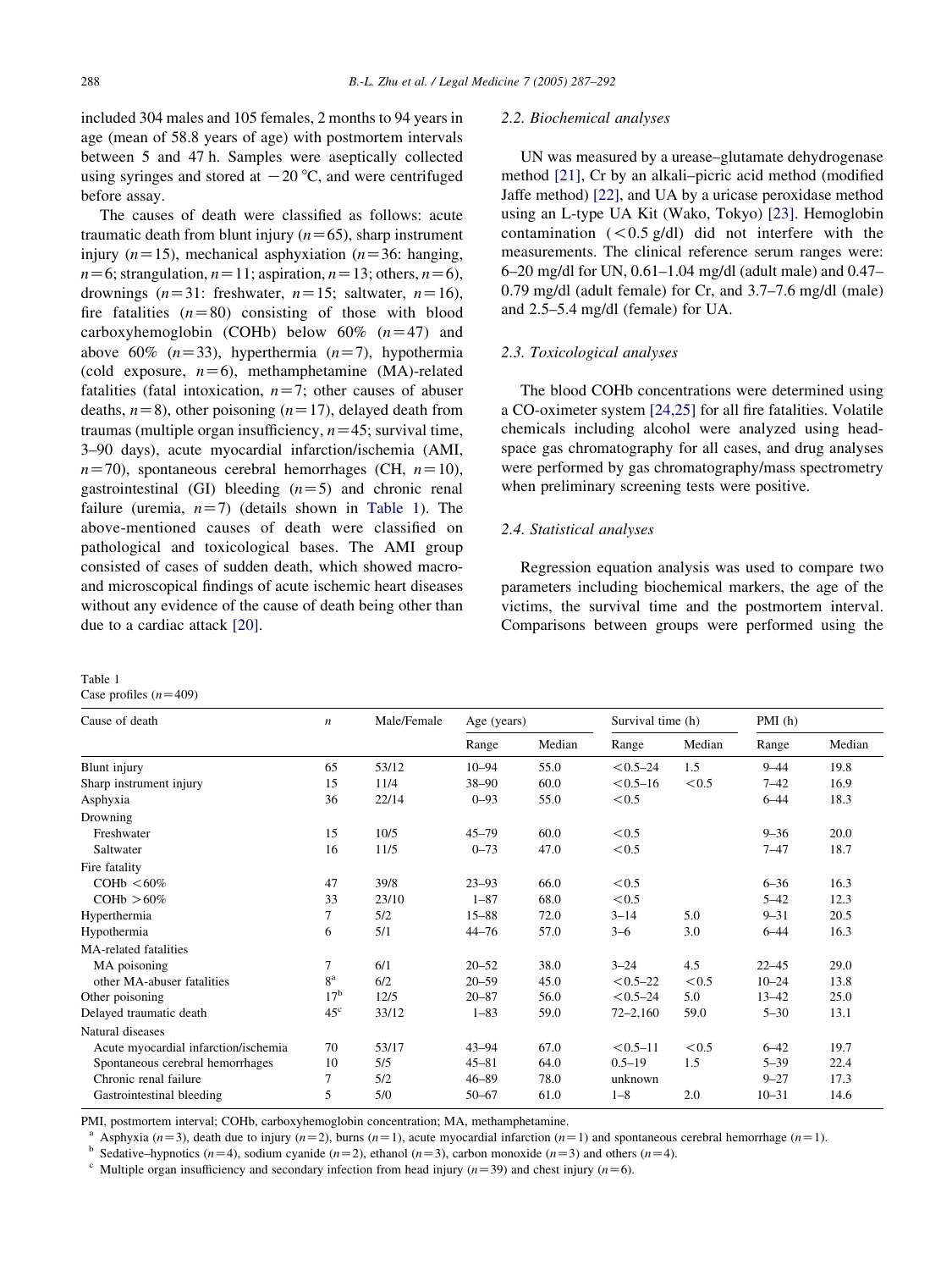<span id="page-2-0"></span>

Fig. 1. Pericardial urea nitrogen (UN) levels in relation to the cause of death. I-B, blunt injury; I-S, sharp instrument injury; A, asphyxiation; D, drownings; F, fire fatalities; H, hyperthermia; C, hypothermia; MA, fatal methamphetamine intoxication; rMA, other MA abuser fatalities; P, other poisoning; dT, delayed traumatic death; AMI, acute myocardial infarction/ischemia; CH, spontaneous cerebral hemorrhages; G, gastrointestinal bleeding; U, chronic renal failure (details shown in [Table 1\)](#page-1-0). Significantly high:  $*U$  vs. other groups ( $P < 0.001$ );  $*C$ , dT and G vs. I-B, I-S, A, D, F, rMA, P, AMI and CH ( $P < 0.001$ ); MA vs. I-B, I-S, A, D, F ( $P < 0.001$ ), rMA, P ( $P < 0.01$ ), AMI and CH ( $P < 0.05$ ); \*\*\*H, AMI and CH vs. A  $(P<0.01)$ , I-B and I-S  $(P<0.05)$ . Significantly low: †D vs. I-B, F  $(P<0.01)$ , rMA and P ( $P<0.05$ ).

Mann–Whitney U test. These analyses were performed using Microsoft Excel and Statview (version 5.0, SAS Institute Inc.), and a P-value less than 0.05 was considered significance. In Figs. 1–4, the results of the data analysis are shown as box-plots, for which 50% of the data are summarized in the box. The line in each box represents the median and the lines outside of each box represent the 90% confidence interval.



Fig. 2. Pericardial creatinine (Cr) levels in relation to the cause of death for subjects over 18 years of age. The abbreviations used are shown in Fig. 1. Significantly high: \*U vs. other groups  $(P<0.001)$ ; \*\*dT, MA vs. I-B, I-S, A, D, F and AMI ( $P < 0.001$ ); G vs. D ( $P < 0.01$ ), A and F ( $< 0.05$ ); \*\*\*H vs. A ( $P < 0.01$ ), I-B, I-S and F ( $P < 0.05$ ); C vs. A ( $P < 0.01$ ) and F  $(P<0.05)$ . In addition, dT vs. CH  $(P<0.01)$ , MA vs. rMA and CH  $(P<0.01)$ . Significantly low: †D vs. AMI  $(P<0.001)$ , I-B, F, rMA, P  $(P<0.01)$ , I-S and CH ( $P<0.05$ ). The gender difference (males > females) was significant for I-B, D and AMI ( $P < 0.05$ ).



Fig. 3. Pericardial urea nitrogen/creatinine (UN/Cr) ratio in relation to the cause of death for subjects over 18 years of age. The abbreviations used are shown in Fig. 1. Significantly high: \*C, U and dT vs. I-B, I-S, A, D, F, H, MA, rMA, P, AMI, G ( $P < 0.001$ ) and CH ( $P < 0.05$ ). Significantly low:  $\dagger$ MA vs. A, F (P<0.01) and CH (P<0.05).

#### 3. Results

#### 3.1. Postmortem stability, age- and gender-dependence

The postmortem ranges for the pericardial fluid were: UN, 16–313 mg/dl (mean/median, 27.2/17.2); Cr, 0.33– 39.54 mg/dl (mean/median, 2.18/1.46); UA, 0.8–35.2 mg/dl (mean/median, 6.2/5.3). For all cases, each factor did not show any significant relationship with the postmortem intervals (correlation coefficient,  $r < 0.1$ ;  $P > 0.1$ ), and there was a tendency to increase depending on the survival time within 7 days ( $n=385$ ,  $r>0.3$ ,  $P < 0.001$ ). For subjects below 18 years of age  $(x \text{ in age})$ , an age-dependent increase was observed for the Cr level (y):  $y=0.066x+0.806$ ,  $n=20$ ,  $r=0.43$ ,  $P < 0.05$ ). For adult subjects over 18 years of age,



Fig. 4. Pericardial uric acid (UA) levels in relation to the cause of death. The abbreviations used are shown in Fig. 1. Significantly high: \*U vs. other groups  $(P<0.001)$ ; \*\*H, C and MA vs. I-B, I-S, A, D, F, P and AMI  $(P<0.001)$ ; dT and G vs. D (P < 0.01), I-B, I-S, A, F and AMI (P < 0.05); \*\*\*H vs. D, F ( $P < 0.01$ ), I-B and A ( $P < 0.05$ ). In addition, MA vs. rMA and CH ( $P < 0.05$ ). Significantly low:  $\dagger$ D vs. AMI ( $P < 0.001$ ), I-B, I-S, rMA ( $P < 0.01$ ), A, F, P and CH ( $P < 0.05$ ). The gender difference (males females) was significant for AMI ( $P < 0.05$ ).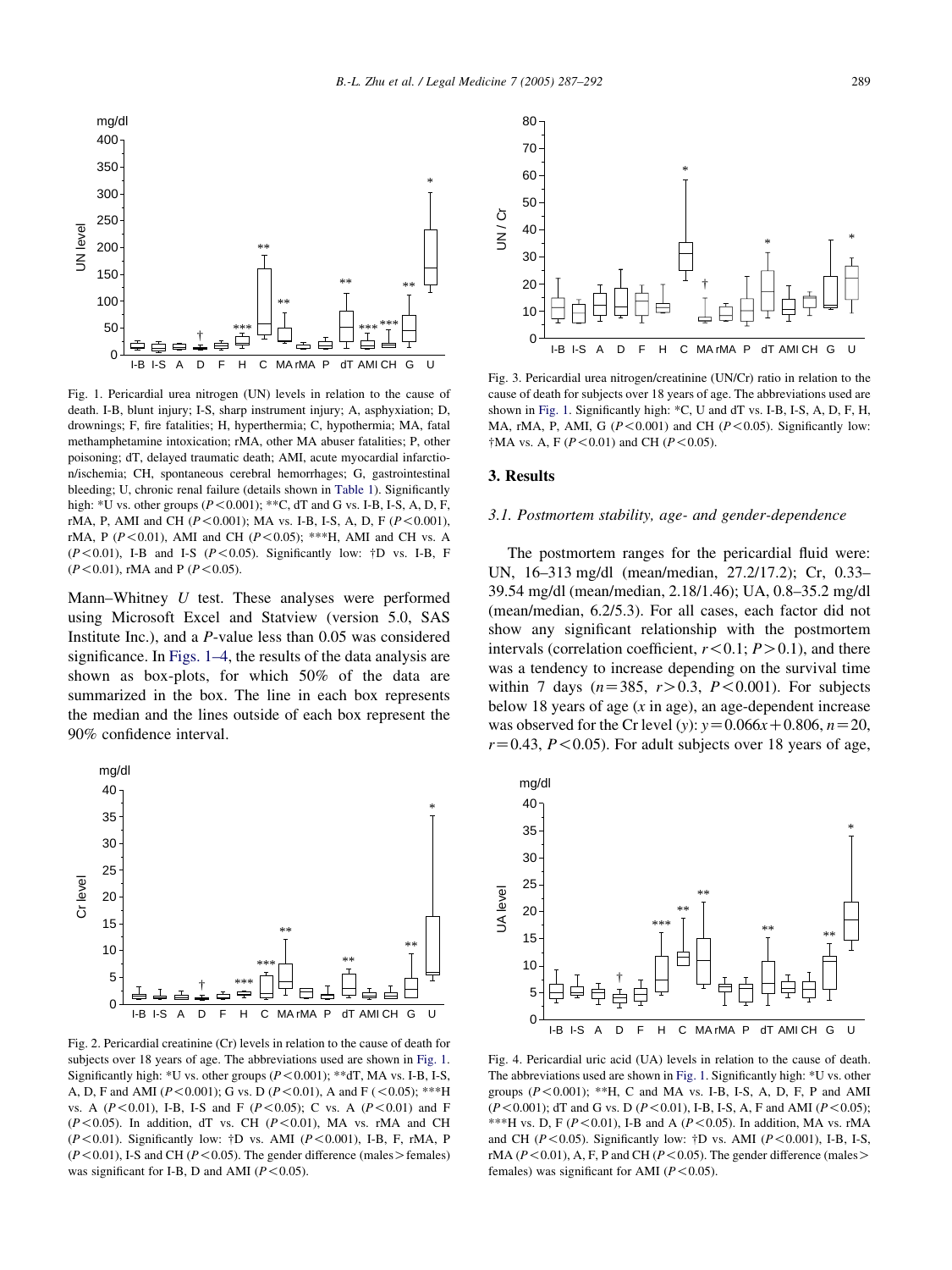the Cr and UA levels were significantly higher for males (mean/median: Cr, 2.40/1.60 mg/dl; UA, 6.61/5.55 mg/dl) than for females (mean/median: Cr, 1.55/1.17 mg/dl; UA, 4.89/4.75 mg/dl)  $(P < 0.01)$ .

## 3.2. Differences in relation to the causes of death

### 3.2.1. Urea nitrogen

The UN level was usually low (median,  $\langle 20 \text{ mg/dl} \rangle$  for the blunt injury, sharp instrument injury, asphyxiation, drowning and fire fatalities, for which 78.3% of the cases  $(n=162/207)$  were included within the clinical reference range (6–20 mg/dl). In comparison, there was a marked elevation for the cases of chronic renal failure, and a moderate elevation for the fatal hypothermia, GI bleeding, MA fatalities and delayed traumatic death. However, for the other MA abuser fatalities, UN level (10.9–25.3 mg/dl, median, 17.4) was not elevated, showing a significant difference from fatal MA intoxication  $(P<0.01)$ . There was a mild increase in the cases of hyperthermia, AMI and CH compared with cases of blunt injury, sharp instrument injury and asphyxiation. The cases of drowning showed a slightly lower level [\(Fig. 1\)](#page-2-0). When cases showing higher levels (chronic renal failure, MA fatalities, delayed traumatic deaths, GI bleeding, hyperthermia and hypothermia) and lower levels (drowning) were excluded, the postmortem pericardial UN level was  $18.4 + 9.6$  mg/dl (mean + SD) with a median of 16.0 mg/dl  $(n=301)$  without any gender difference.

## 3.2.2. Creatinine

For adult subjects over 18 years of age, the Cr level was relatively low (median,  $\langle 1.5 \text{ mg/dl} \rangle$  for the blunt injury, sharp instrument injury, asphyxiation, drowning and fire fatalities. When compared with these groups, there was a marked elevation in chronic renal failure and a moderate elevation for the MA fatalities, delayed traumatic deaths and GI bleeding, which was more evident for males. The MA fatalities showed a higher level compared with other MA abuser fatalities  $(P < 0.01)$ , which showed a mild increase for males. The cases of hyperthermia and hypothermia also showed a mild to moderate elevation [\(Fig. 2](#page-2-0)). The UN/Cr ratio was relatively high for chronic renal failure (7.9–29.5; median, 22.3), hypothermia (20.8–60.7; median, 31.0) and delayed traumatic death (6.5–46.9; median, 19.4), whereas it was low for hyperthermia (8.0–20.9; median, 10.1), MA fatalities (5.6–15.7; median, 6.7) and GI bleeding (10.8– 36.4; median, 12.0), all showing a significant difference ([Fig. 3\)](#page-2-0). In addition, there was a slightly lower Cr level for the drowning fatalities. There was no significant difference between the fresh- and saltwater drownings or between the subgroups of fire fatalities with a lower and higher COHb.

When cases showing higher levels (chronic renal failure, MA fatalities, delayed traumatic deaths, GI bleeding, hyperthermia and hypothermia) and lower levels (drowning) were excluded, the postmortem pericardial Cr level was  $1.89 \pm 1.28$  mg/dl (mean  $\pm$  SD) with a median of 1.52 mg/dl  $(n=215)$  for adult males and  $1.41 + 0.80$  mg/dl (mean + SD) with a median of 1.14 mg/dl  $(n=71)$  for adult females, showing a significant gender difference (males> females,  $P < 0.001$ ).

# 3.2.3. Uric acid

The UA level was usually low (median,  $\lt 7.0$  mg/dl) for the blunt injury, sharp instrument injury, asphyxiation, drowning and fire fatalities. When compared with these groups, there were marked elevations for the chronic renal failure and a moderate elevation for hyperthermia, hypothermia, MA fatalities, delayed traumatic death and GI bleeding. The MA fatalities showed a higher level compared with other MA abuser fatalities for males ( $P$  < 0.05). The cases of drowning showed a slightly lower level ([Fig. 4\)](#page-2-0). Differences between the fresh- and saltwater drownings or between the subgroups of fire fatalities were insignificant.

When cases showing higher levels (chronic renal failure, MA fatalities, delayed traumatic deaths, GI bleeding, hyperthermia and hypothermia) and lower levels (drowning) were excluded, the postmortem pericardial UA level was  $5.96 \pm 2.70$  mg/dl (mean  $\pm$  SD) with a median of 5.40 mg/dl  $(n=224)$  for males and  $4.84 \pm 1.68$  mg/dl (mean  $\pm$  SD) with a median of 4.90 mg/dl (n=77) for females, showing a significant gender difference (males> females,  $P < 0.01$ ).

## 4. Discussion

The usefulness of pericardial fluid for postmortem toxicological and biochemical investigation has been suggested [\[6–19,26\].](#page-4-0) The present study showed no significant influence of early postmortem changes within 48 h after death on UN, Cr and UA in the pericardial fluid as was observed for their serum levels [\[5\]](#page-4-0). The Cr and UA levels were significantly higher in males, and Cr showed age dependence. These findings are comparable with previous clinical data (reference intervals: Cr, 0.61–1.04 for adult males and 0.47–0.79 for adult females; UA, 3.7–7.6 for adult males and 2.5–5.4 for adult females) and can be attributed to differences in the amounts of skeletal muscles present in individual subjects [\[27\].](#page-5-0) When this age- and gender-dependent factor was taken into consideration, a significant concomitant elevation in the pericardial UN, Cr and UA levels with a relatively high UN/Cr ratio  $(>10)$  was observed for the cases of uremia, hypothermia (cold exposure) and delayed traumatic death. The clinical reference value for the UN/Cr ratio is approximately 10:1. Values markedly greater than this suggest that the cause of an elevated UN is prerenal than renal, whereas lower values suggest an increase in creatine turnover [\[27–29\].](#page-5-0) In the present study, similar findings were observed in autopsy cases, thus suggesting that these criteria may also be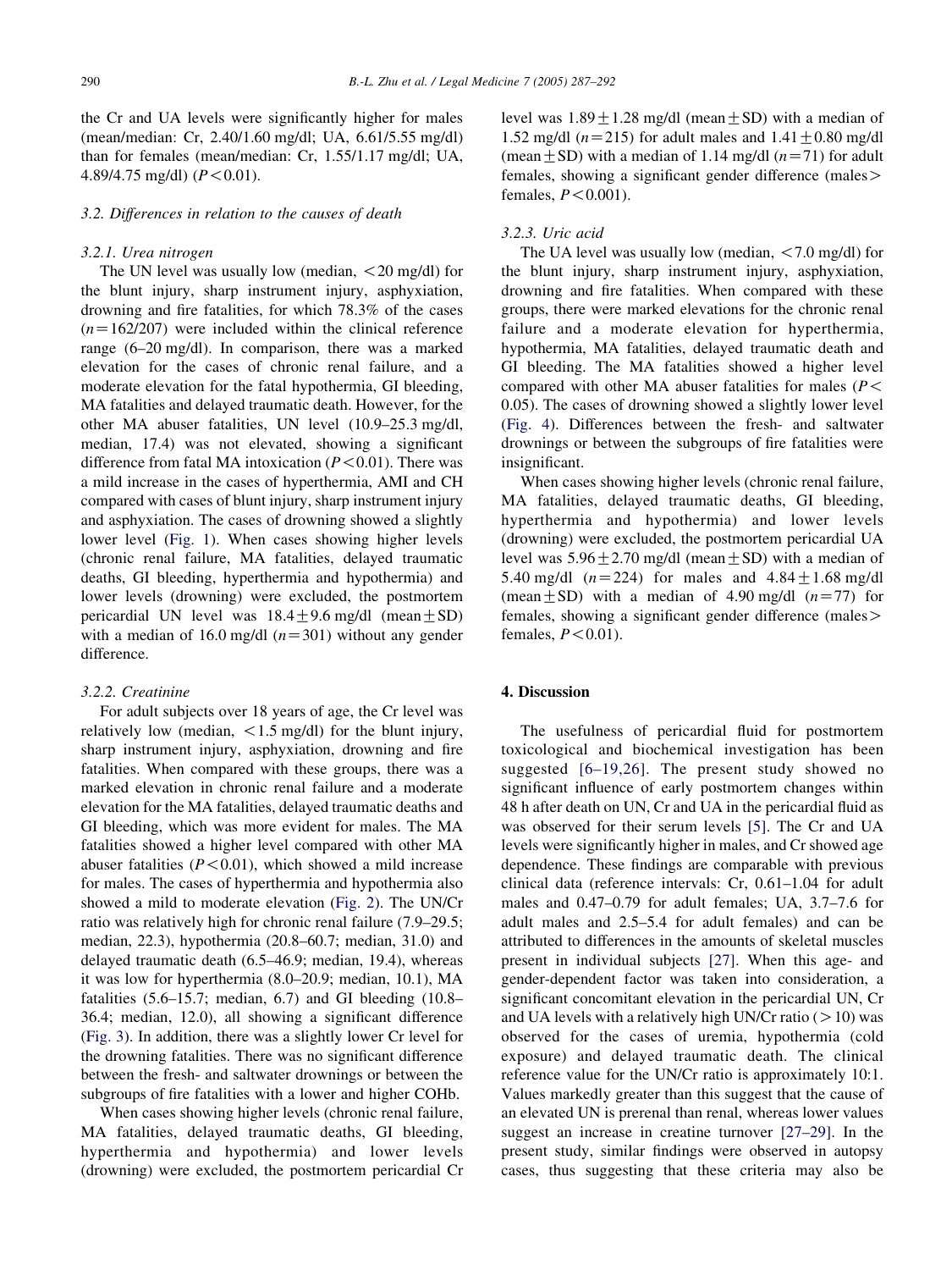<span id="page-4-0"></span>available for postmortem investigation. In addition, azotemia was noted in the GI bleeding cases. These postmortem findings in the pericardial UN, Cr and UA levels for renal failure and elevated protein catabolism are comparable to the clinical criteria for their respective serum levels [\[27–29\]](#page-5-0).

MA fatalities showed a marked elevation in their pericardial Cr and UA levels with a relatively low UN/Cr ratio  $(< 10$ ) accompanied by a moderate UN elevation. This is comparable with the clinical biochemical features of MA toxicity including increases of serum Cr and UA, which may be related to advanced skeletal muscle damage (rhabdomyolysis) [\[27,30–32\]](#page-5-0). Similar findings were observed for hyperthermia. Although such findings were not evident for the MA abusers who died from other causes, a mild elevation in Cr was observed, suggesting rhabdomyolysis. This finding may be important when analyzing the influence of MA abuse in such cases, where MA may have led to traumatic death because of the abnormal behavior or death from an attack of cardiac or cerebrovascular disease due to the circulatory influence involving hypertension [\[33–37\].](#page-5-0)

For the other acute traumatic causes of death including blunt and sharp instrument injuries, asphyxiation, drowning and fire fatalities, the pericardial levels of the three markers approximated their clinical serum reference ranges, although there was a mild elevation especially in the Cr level. For the AMI and CH cases, which were usually associated with systemic atherosclerosis, the pericardial UN level was mildly elevated, suggesting the pre-existence of reduced renal function [\[27\]](#page-5-0).

The pericardial fluid is a transudate derived from the epicardium and contains plasma components and also various substances derived from myocardial interstitial tissues [\[38–40\].](#page-5-0) The turnover rate of albumin in the pericardial effusion is estimated to be days using its halflife time [\[40\]](#page-5-0). This suggests that, although the turnover of smaller substances such as electrolytes, minerals and nitrogenous compounds may be more rapid, a considerable delay may occur in terms of changes in such components of the pericardial fluid during systemic metabolic deterioration. The above-mentioned elevation in pericardial UN, Cr and UA levels for hyperthermia, hypothermia, delayed traumatic death, MA fatalities, chronic renal failure and GI bleeding is suggestive of persistent metabolic deterioration before death. With respect to this, the pericardial fluid may be useful for analyzing pre-existing diseases associated with azotemia in acute death cases.

Although a previous study showed that the elevation in serum Cr and UA levels for acute deaths is accompanied by massive skeletal muscle damage and advanced hypoxia such as for asphyxiation and fire fatalities [5], their pericardial levels were found to be relatively low in the present study. This can be attributed to the nature of the pericardial fluid, in which the turnover rates are much milder than those in the blood. A comparison between the blood and pericardial levels may be useful when investigating acute metabolic changes in nitrogenous compounds.

However, only the cases of drowning showed significantly lower levels of UN, Cr and UA in comparison with the other groups, and this may be related to water aspiration [\[41–43\]](#page-5-0). With respect to these findings, further investigations are necessary.

In conclusion, this comprehensive study first provided the reference data of UN, Cr and A levels in cadaveric pericardial fluid, suggesting their substantial postmortem stability. These markers may be useful for determining the delayed cause of traumatic death and MA fatalities and also assessing pre-existing diseases associated with azotemia for cases of acute death, and may be comparable with clinical criteria for their respective serum levels. In addition, it may also be helpful for making the diagnosis of drowning. Furthermore, a comparison between the blood and pericardial levels may be useful when investigating acute changes of serum nitrogenous compounds.

## Acknowledgements

This study was in part supported by Grants-in-Aid for Scientific Research from the Japan Society for the Promotion of Science and the Ministry of Education, Culture, Sports, Science and Technology, Japan (Grant Nos. 11670425 and 12470109, 08307006, 15390217 and 15590585).

#### References

- [1] Coe JI. Postmortem chemistry update: emphasis on forensic application. Am J Forensic Med Pathol 1993;14:91–117.
- [2] Zhu BL, Ishida K, Quan L, Taniguchi M, Oritani S, Kamikodai Y, Fujita MQ, Maeda H. Postmortem urinary myoglobin levels with reference to the cause of death. Forensic Sci Int 2001;115:183–8.
- [3] Zhu BL, Ishikawa T, Quan L, Li DR, Zhao D, Michiue T, Maeda H. Evaluation of postmortem serum calcium and magnesium levels in relation to the causes of death in forensic autopsy. Forensic Sci Int [in press].
- [4] Zhu BL, Ishida K, Quan L, Li DR, Taniguchi M, Fujita MQ, Maeda H, Tsuji T. Pulmonary immunohistochemistry and serum levels of a surfactant-associated protein A in fatal drowning. Legal Med 2002;4: 1–6.
- [5] Zhu BL, Ishida K, Quan L, Taniguchi M, Oritani S, Li DR, Fujita MQ, Maeda H. Postmortem serum uric acid and creatinine levels in relation to the causes of death. Forensic Sci Int 2002;125:59–66.
- [6] Arroyo A, Valero J, Marron T, Vidal C, Hontecillas B, Bernal J. Pericardial fluid postmortem: comparative study of natural and violent deaths. Am J Forensic Med Pathol 1998;19:266–8.
- [7] Osuna E, Perez-Carceles MD, Vieira DN, Luna A. Distribution of biochemical markers in biologic fluids: application to the postmortem diagnosis of myocardial infarction. Am J Forensic Med Pathol 1998; 19:123–8.
- [8] Osuna E, Perez-Carceles MD, Alvarez MV, Noguera J, Luna A. Cardiac troponin I (cTn I) and the postmortem diagnosis of myocardial infarction. Int J Legal Med 1998;111:173–6.
- [9] Almeida JA, Cunha DF, Olivelra G, Castro EC, Morais CA, Reis MA, Teixoira VP. Relationship between Chagas' disease immunoreactivity